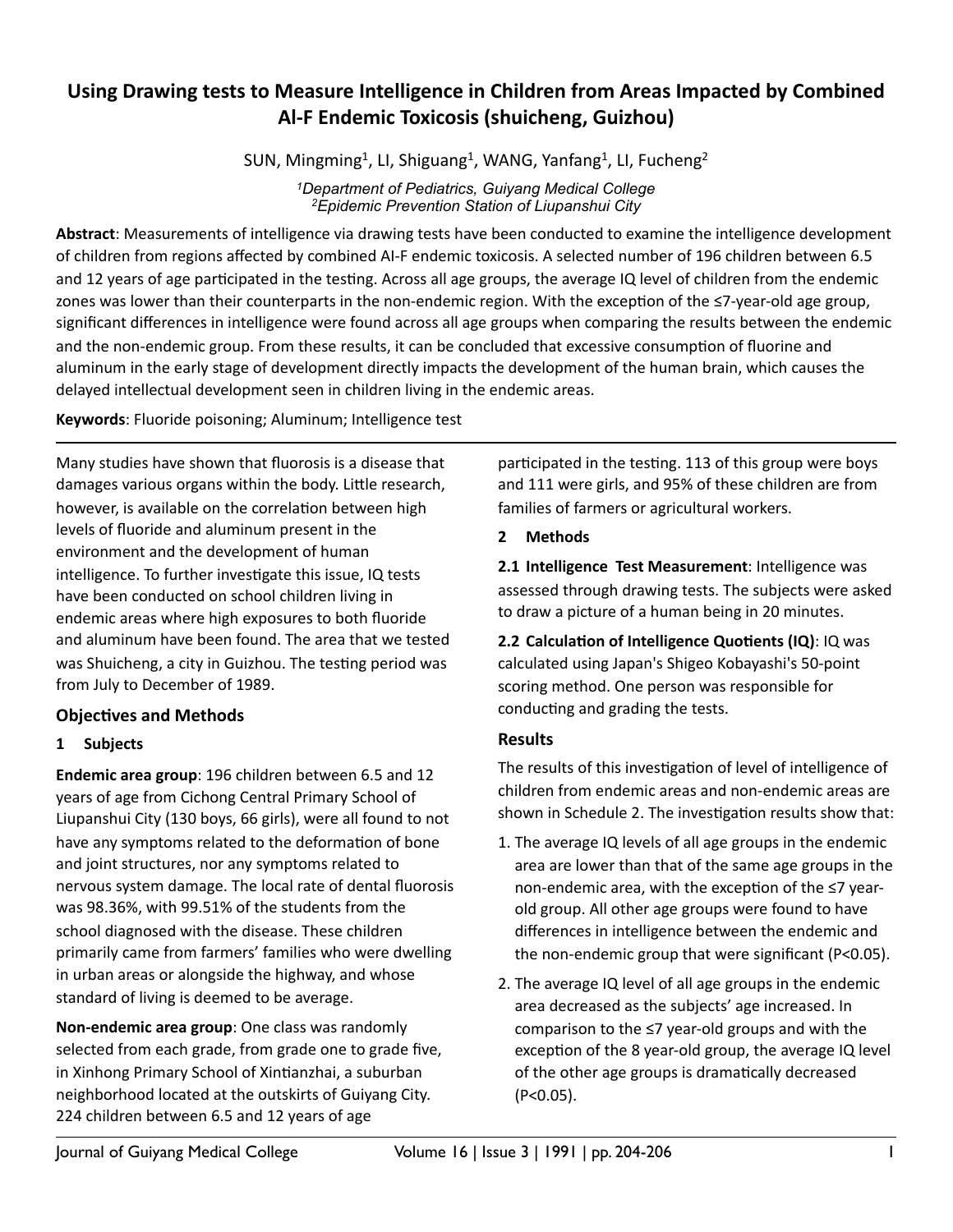| Schedule 2. Comparison of the Intelligence Quotients between Children from the Endemic Area and those from the Non-<br>endemic Area |                     |                   |                                     |                         |                   |                                     |         |
|-------------------------------------------------------------------------------------------------------------------------------------|---------------------|-------------------|-------------------------------------|-------------------------|-------------------|-------------------------------------|---------|
| <b>Age Group</b><br>(Years old)                                                                                                     | <b>Endemic Area</b> |                   |                                     | <b>Non-Endemic Area</b> |                   |                                     | P Value |
|                                                                                                                                     | <b>No. of Cases</b> | <b>Average IQ</b> | <b>Standard</b><br><b>Deviation</b> | <b>No. of Cases</b>     | <b>Average IQ</b> | <b>Standard</b><br><b>Deviation</b> |         |
| ≤7                                                                                                                                  | 18                  | 80.72             | 6.58                                | 41                      | 85.85             | 10.72                               | < 0.05  |
| 8                                                                                                                                   | 23                  | 77.17             | 9.87                                | 48                      | 82.96             | 8.32                                | < 0.05  |
| 9                                                                                                                                   | 30                  | 71.80             | 11.62                               | 26                      | 79.31             | 9.59                                | < 0.05  |
| 10                                                                                                                                  | 41                  | 71.76             | 12.50                               | 51                      | 84.41             | 12.87                               | < 0.05  |
| 11                                                                                                                                  | 32                  | 69.28             | 8.76                                | 36                      | 81.92             | 10.79                               | < 0.05  |
| 12                                                                                                                                  | 52                  | 70.00             | 11.98                               | 22                      | 77.41             | 11.00                               | < 0.05  |

- 3. The drawing ability of the children has been compared, and this was done in accordance to the number of children (aged 6.5 to 12 years old) who have finished the drawing, and who were from the endemic area and non-endemic area. These results are specified in percentile as per the following:
	- (1) The percentage of children who managed to draw the head, eyes and limbs of the human body was relatively high, with the completion rate of all age groups reaching above 90%. By contrast, the number of children who managed to draw a face (0-23.1%), lines (0-5.7%), or sketches of sides  $(0-1.9%)$  was relatively low.
	- (2) The completion rate for parts of the human body relevant to the senses and to movement, such as eyes (94.4%-100%), ears (66.7%-95.7%), mouth (77.8% -92.3%), nose (66.7% -94.2%), upper limbs (88.9%-98.1%), lower limbs (94.4%-100%), etc., was not all too low on the charts.
	- (3) The bodily parts related to recognition and thinking, such as hair  $(65.2% - 93.3%)$ , neck (46.7%-78.8%), and clothes (27.8%-71.2%), drawn by children from the endemic area was relatively low.

#### **Discussion**

I. Children from endemic areas where a high level of fluoride has been found have been proven to experience a challenged or delayed development in their mental or

intellectual capacity. Results gathered from the Binet IQ test[1] and brain electrical activity mapping analysis have further attested to this point[2]. It has not been reported to date that aluminum poisoning influences children's intelligence. However, there is a lot of research to indicate that when aluminum enters the human body, damage to the brain's nerve cells can occur, which may lead to encephalopathic dialysis or even brain atrophy. Therefore, even if being poisoned with fluoride or aluminum alone, the development of the nervous system could be impacted which could cause low intelligence levels. Past research have proved that small amounts of aluminide (items containing small amounts of aluminum) can effectively subdue the body's intestinal absorption of fluoride. Aluminum salt has been used worldwide, therefore, as a way to combat, remove, and purify fluoride in drinking water. This raises a question about the influence of large amounts of aluminide on the intestine's absorption of fluoride. What exactly would be the scale or scope of this impact? Presently, research on the joint effect of fluoride and aluminide on the human body has developed rapidly in China and has drawn attention from researchers around the world. In 1987, Li Fulin, Zhou Linye, et al., have found in animal experiments that fluoride and aluminide can interact with the other's absorption into the human body. The two elements both accumulate in the body[4]. Cichong Village examined in this study was an endemic area with high levels of fluoride and aluminum present in